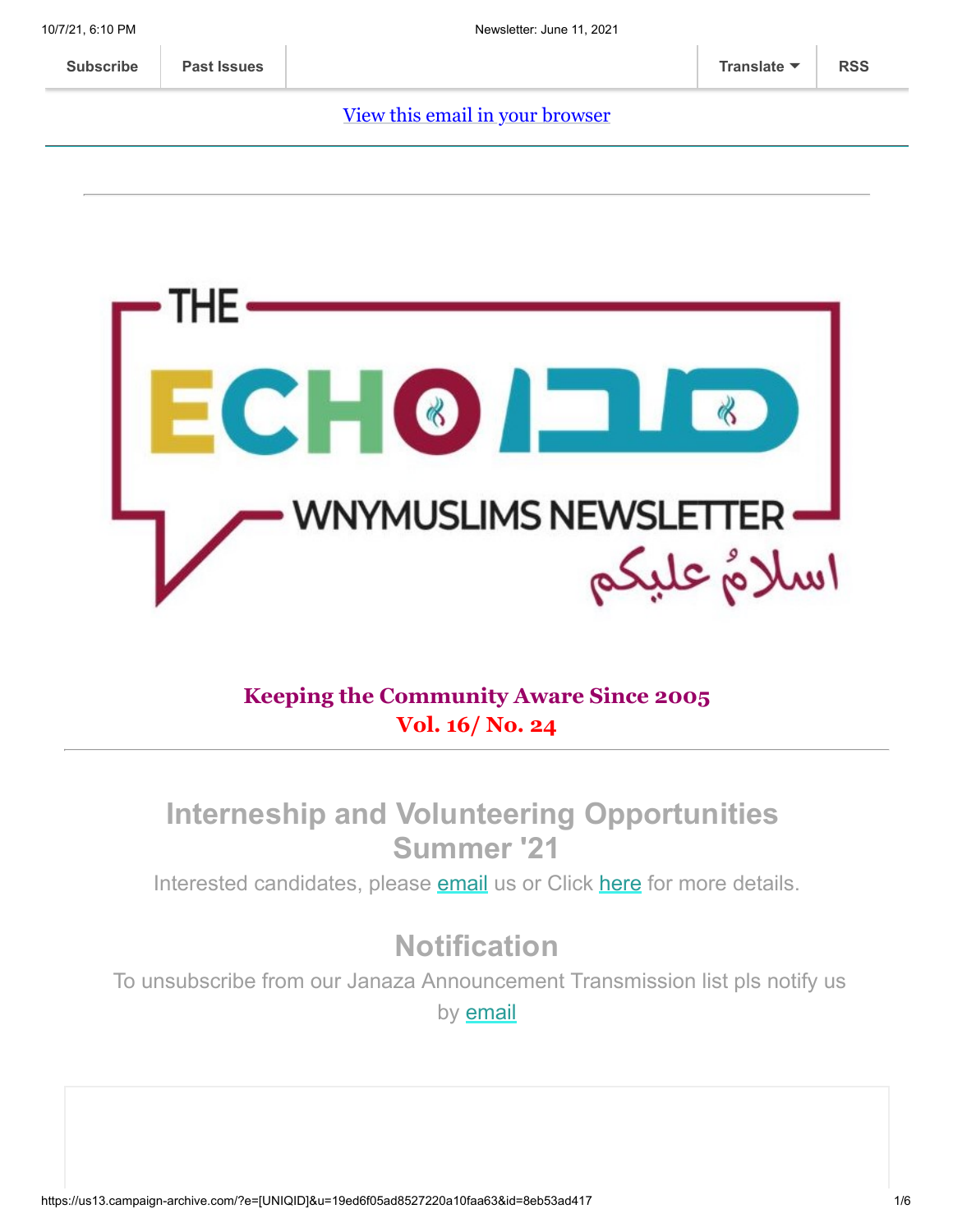

# Kitab-ud-Dua

We are humbly gratified to present our noble gesture, *A Collection of Supplications*, it is our sincere endeavor to express our gratitude towards The Almighty for all the blessings He bestowed upon us and to repent for our sins and to suppliantly pray to our Lord for the eradication of this prevailing pandemic from the face of the earth.

We highly appreciate our community's consistent support, which enabled us to have a strong foothold in the community. We pray that our persistent efforts with our meager resources be accepted by our Creator, and graciously request to everyone to keep us and our loved ones in your prayers as you benefit from this humble effort. May Allah reward you all for your noble actions, contributions and may keep you steadfast in the

path of your faith. Aameen.

**Please click on the thumbnail below for the PDF of the book**

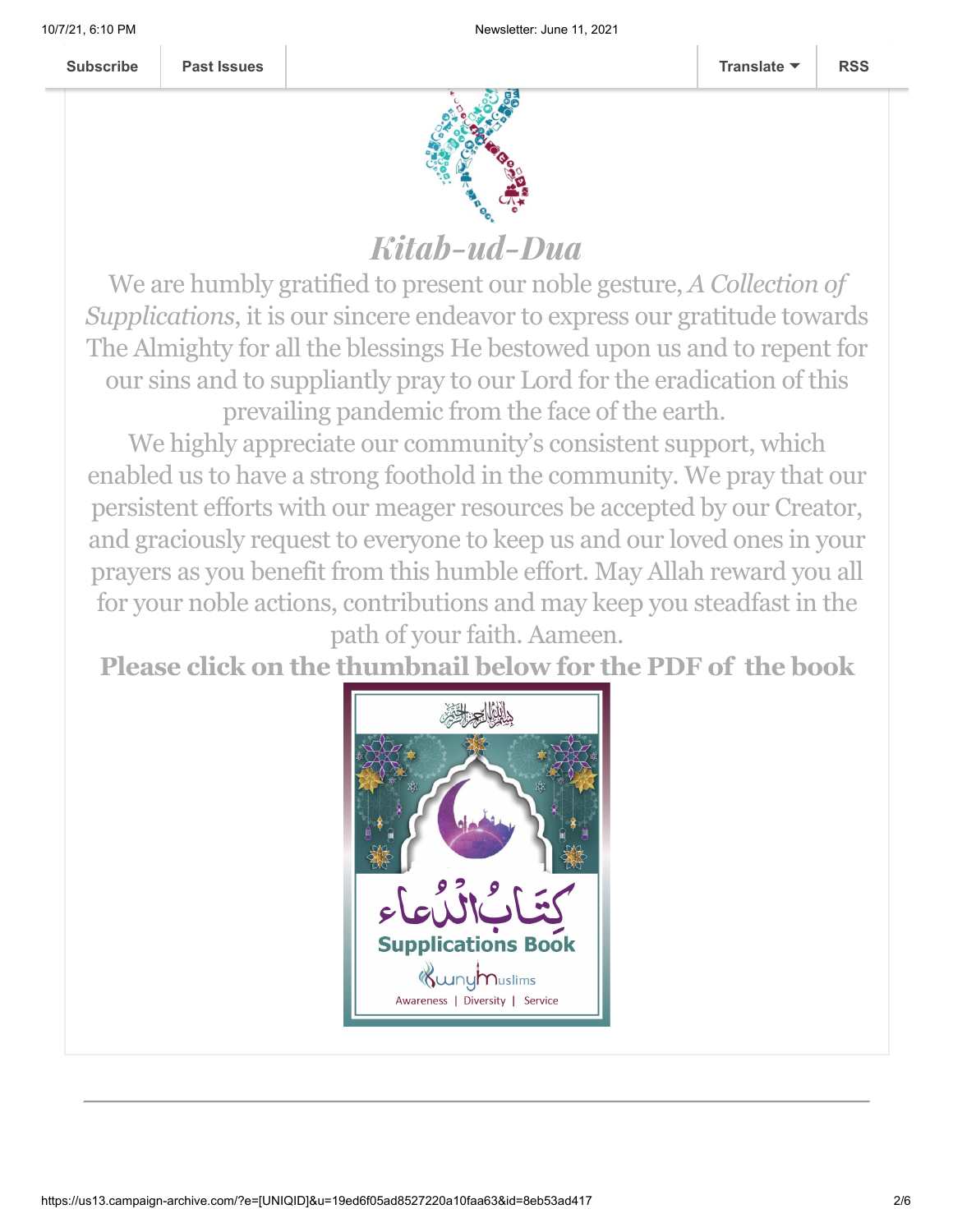

# **Muslim Students Association - University at Buffalo**

Please click [here](https://wnymuslims.org/event/the-msa-tribune/) for the

## **THE MSA TRIBUNE**

## **Issue No. 3 | Spring 2 0 2 1**

## **Mosques @ WNY**

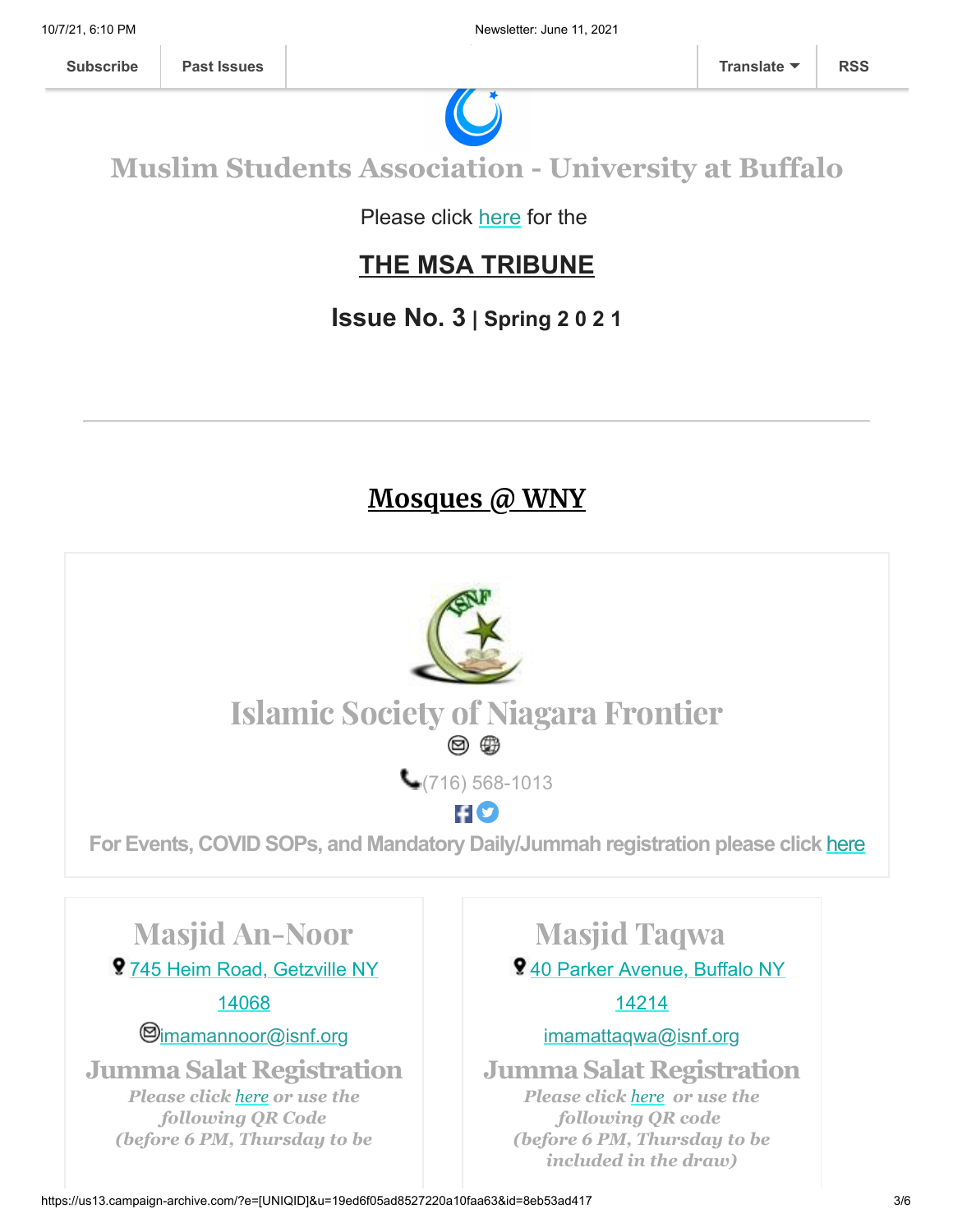



## **Muslim Society of Buffalo Jami Masjid**

#### 1957 [Genesee](https://www.google.com/maps/place/Universal+School/@42.9136906,-78.8116585,17z/data=!3m1!4b1!4m5!3m4!1s0x89d376b466438e9f:0xda418f4c41063eaf!8m2!3d42.9136906!4d-78.8094698) St, Buffalo, NY 14211

716-300-5040

#### $\circledcirc$   $\circ$

## **Announcements**

Please check out our new after-school programs. To register please click [here](http://bit.ly/belikeaisha)

 $R_{\mathcal{T}}$ 

for the details about the program and schedule please click here

**Jami Masjid Jumuah Times starting 3/19\***

1st- 1:15pm 2nd- 1:50pm 3rd- 2:30pm For COVID-19 SOPs, please click **[here](https://jamimasjidbuffalo.com/?fbclid=IwAR0GxShgndrMmvntv1N2_4knDxllAYTIm1bTjRKtlv-C6O2uuMIBSK9UZX0)**